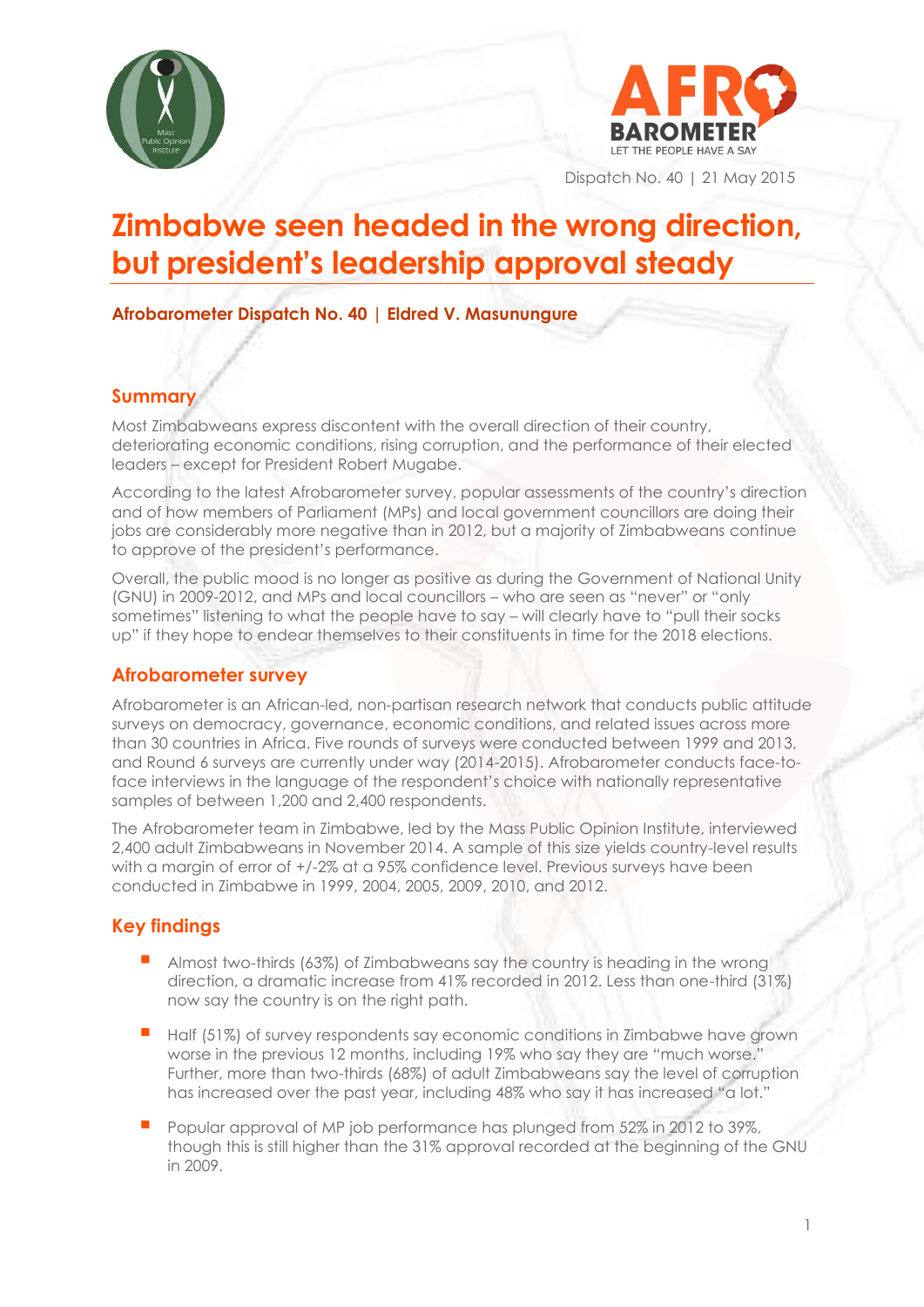

- Only 48% of respondents are satisfied with the job performance of elected local government councillors, 9 percentage points less than during the GNU era two years earlier.
- The president's leadership performance rating is substantially higher than those of MPs and local government councillors. Close to six in 10 Zimbabweans (57%) "approve" or "strongly approve" of Mugabe's job performance, only 2 percentage points lower than in 2012 and 33 percentage points higher than at the beginning of the GNU in 2009.

# **Perceptions of the country's condition and direction**

The proportion of citizens who see the country as headed in the wrong direction is dramatically higher than in 2012, 63% vs. 41% (Figure 1). Only 31% say the country is on the right path.

Urban residents are more likely than rural residents to be critical of the country's direction, 73% vs. 58%, and men are somewhat more negative in their assessments than women, 67% vs. 60%.



**Figure 1: Views on overall direction of the country**  $\vert$  by location and gender | Zimbabwe | 2014

**Respondents were asked**: *Let's start with your general view about the current direction of our country.*  Some people might think the country is going in the wrong direction. Others may feel it is going in the right direction. So let me ask you about the overall direction of the country: Would you say that the *country is going in the wrong direction or going in the right direction?*

Perceptions of the country's economic situation are similarly negative. Half (51%) of survey respondents say economic conditions in Zimbabwe deteriorated in the 12 months preceding the survey, including 19% who say they are "much worse." Only 17% describe economic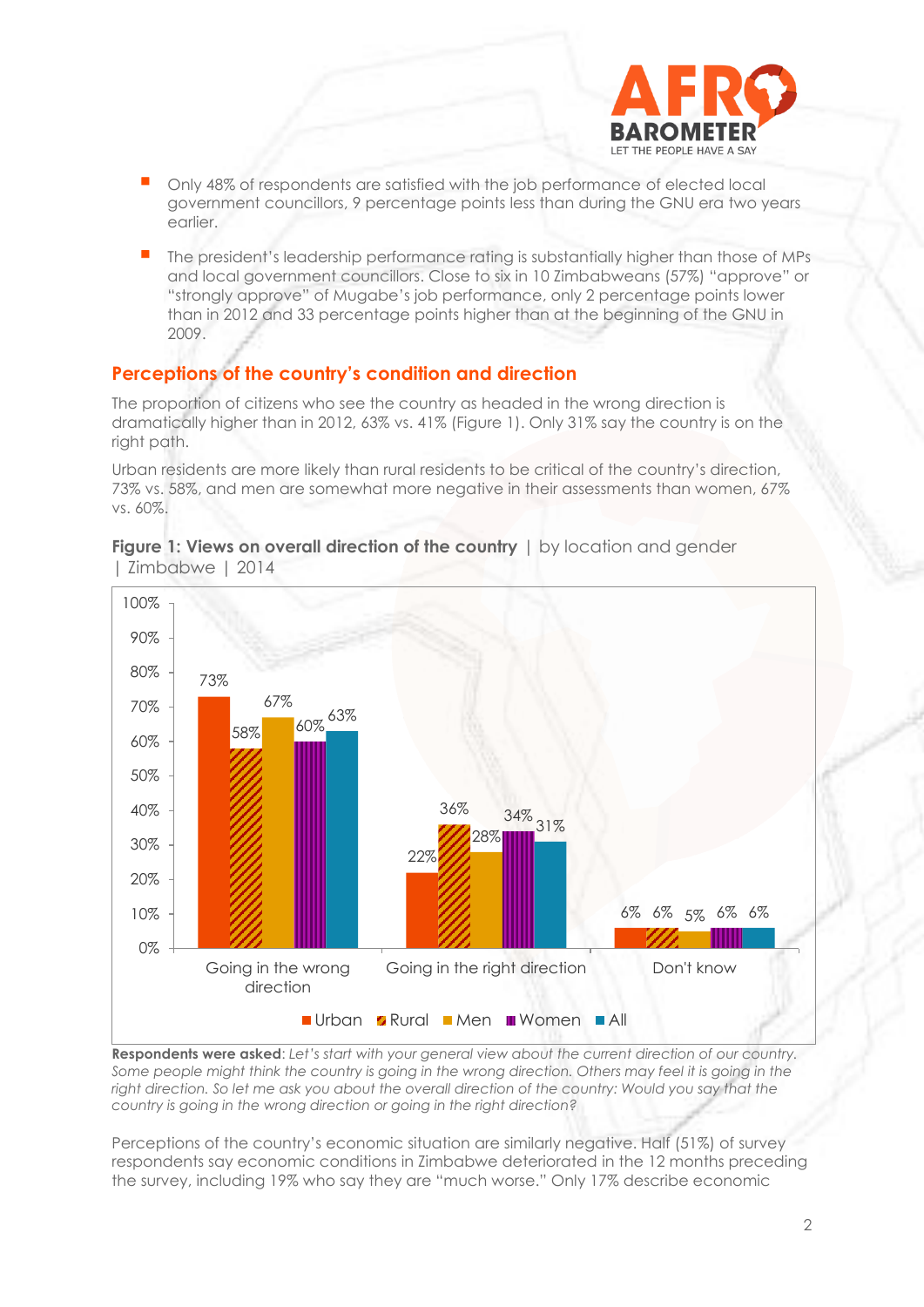

conditions as better. Looking ahead, more than four in 10 (42%) foresee a worsening economic trajectory, while one-quarter expect improvement.

More than two-thirds (68%) of adult Zimbabweans say the level of corruption has increased over the past year, including 48% who say it has increased "a lot." Furthermore, the government gets poor marks for its handling of the corruption scourge: 80% of respondents say the government is doing "badly" or "very badly" in fighting corruption.

#### **Evaluation of the president's performance**

Despite their serious concerns about the country's condition and future, Zimbabweans do not seem to blame their president, whose popularity remained stable between 2012 and 2014. A majority (57%) of citizens approve of Mugabe's job performance in 2014 (Figure 2), including 26% who "strongly approve." (Figure 2). Even among those who say the country is headed in the wrong direction, almost half (45%) approve of the president's performance.



**Figure 2: Evaluation of performance of elected leaders** I Zimbabwe | 2009-2014

*Respondents were asked: Do you approve or disapprove of the way that the following people have performed their jobs over the past 12 months, or haven't you heard enough about them to say? (% who "approve" or "strongly approve")*

The president's relatively high approval rating varies according to:

 Respondents' place of residence: Among rural dwellers, two-thirds (65%) approve of the president's performance, which is 21 percentage points higher than the figure for urban residents (44%) (Figure 3).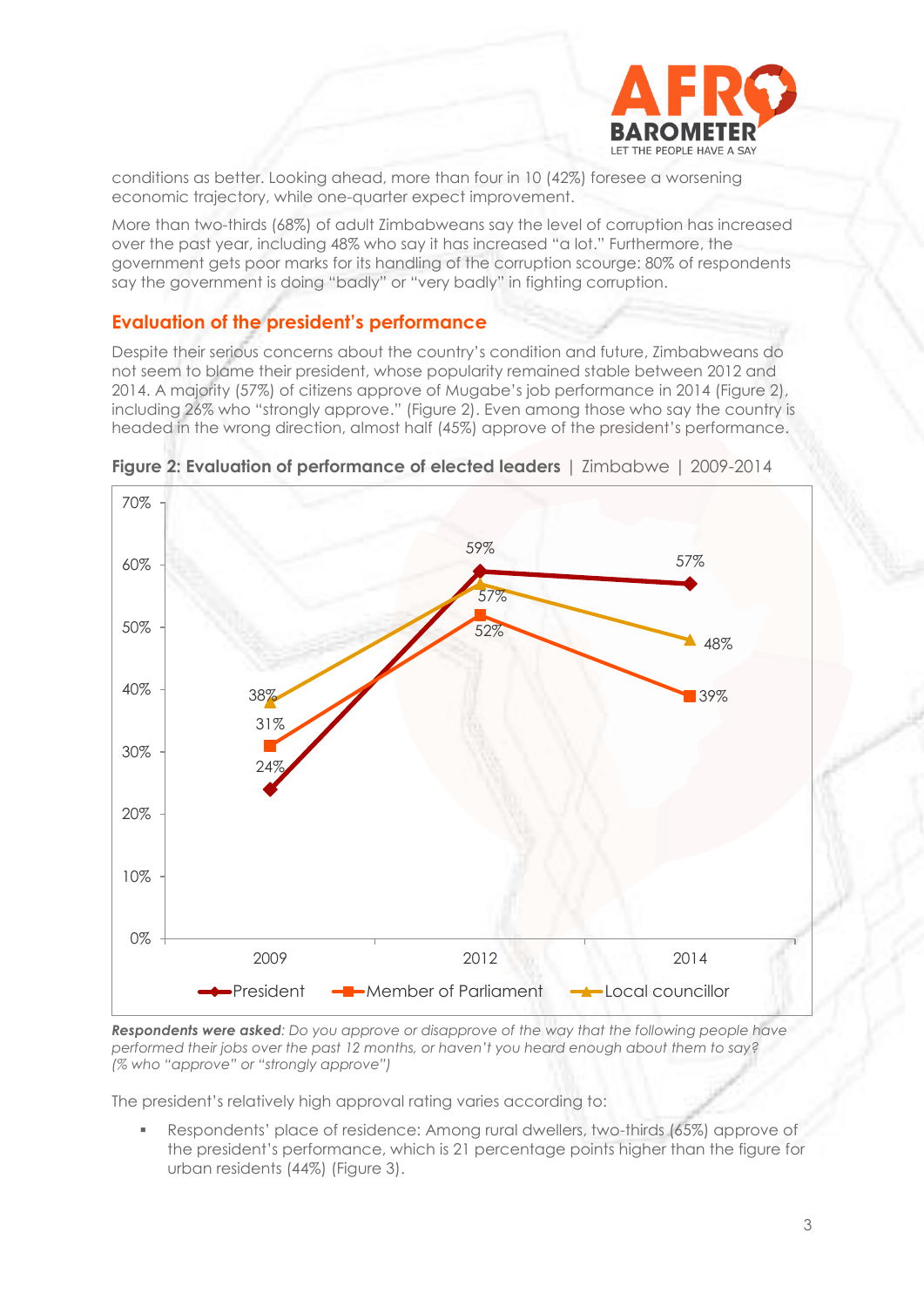

- Education: Approval of presidential performance declines with increasing levels of education, from two-thirds approval among respondents with no education or some primary education to one-third approval among those with post-secondary education (Figure 4).
- Province: Approval ratings vary widely by province, from predictable highs in the ZANU-PF heartlands of Mashonaland Central (78%) and Mashonaland West (75%) to a low of 34% in urban Bulawayo, an opposition stronghold since the turn of the century (Figure 5).
- Partisan affiliation: While nearly nine in 10 ZANU-PF partisans (86%) "approve" or "strongly approve" of the president's job performance, just one in eight MDC-T supporters (13%) do so.





**Figure 4: Evaluation of the president's performance** | by respondent's education level | Zimbabwe | 2014

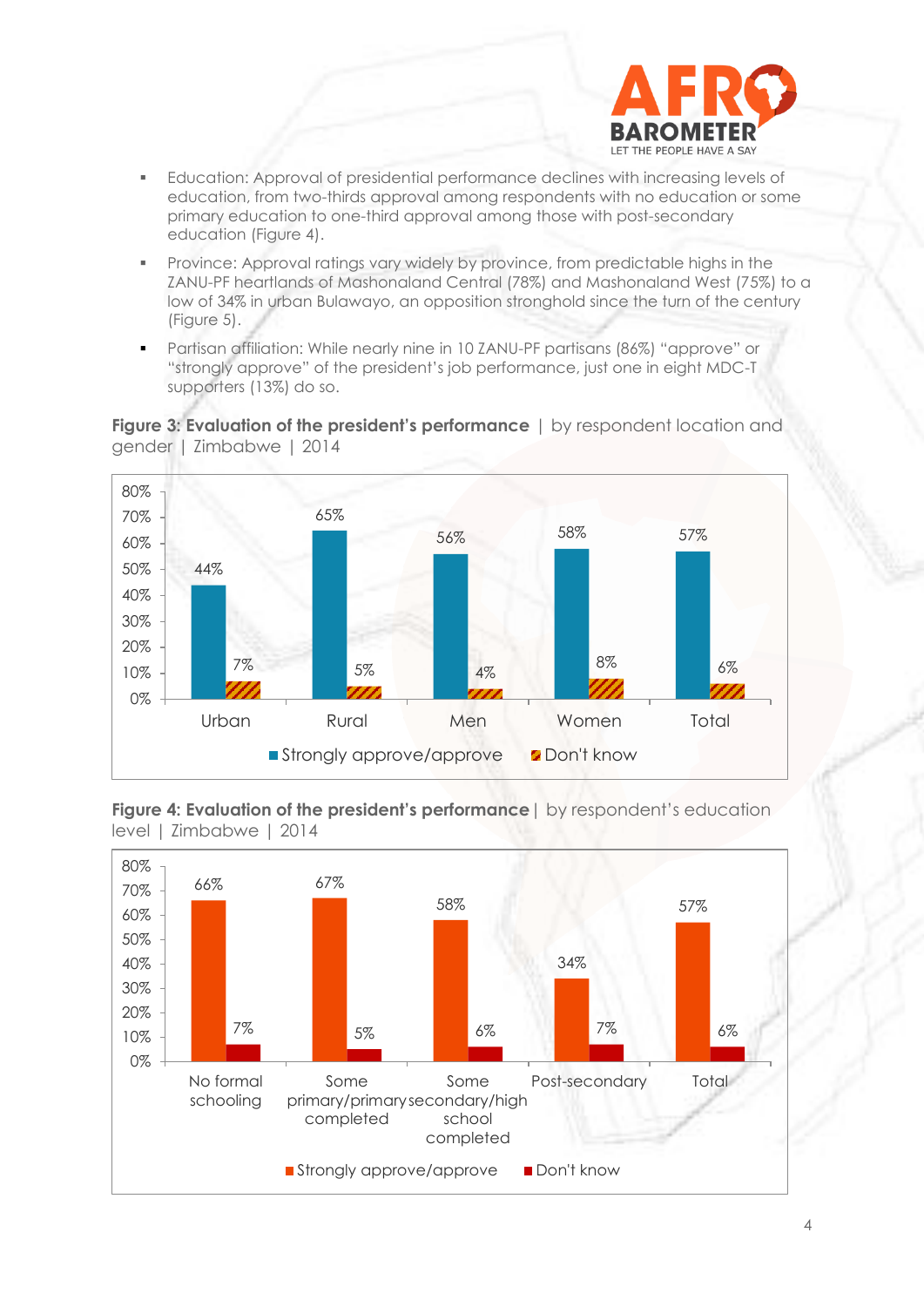



**Figure 5: Approval of the president's performance** | by province | Zimbabwe | 2014

# **Evaluation of MP performance**

While the president appears to escape unscathed by citizens' critical perceptions, MPs do not. The proportion of Zimbabweans who approve of the way that MPs have performed in the previous year (39%) is 13 percentage points down from 2012 (see Figure 2 above). Further, more than three-quarters (78%) of respondents say MPs "never" or "only sometimes" listen to what people have to say. An overwhelming majority (86%) of citizens say they "never" contacted their MP in the previous year to air their views. Clearly, there is a wide disconnect between citizens and their elected national leaders.

Both men (36% approval) and women (42% approval) are less than satisfied with their elected representatives. Urban residents (25% approval) are harsher than rural dwellers, who are almost evenly split between 47% approval and 48% disapproval (Figure 6).



## **Figure 6: Evaluation of MP performance** | by location and gender | Zimbabwe | 2014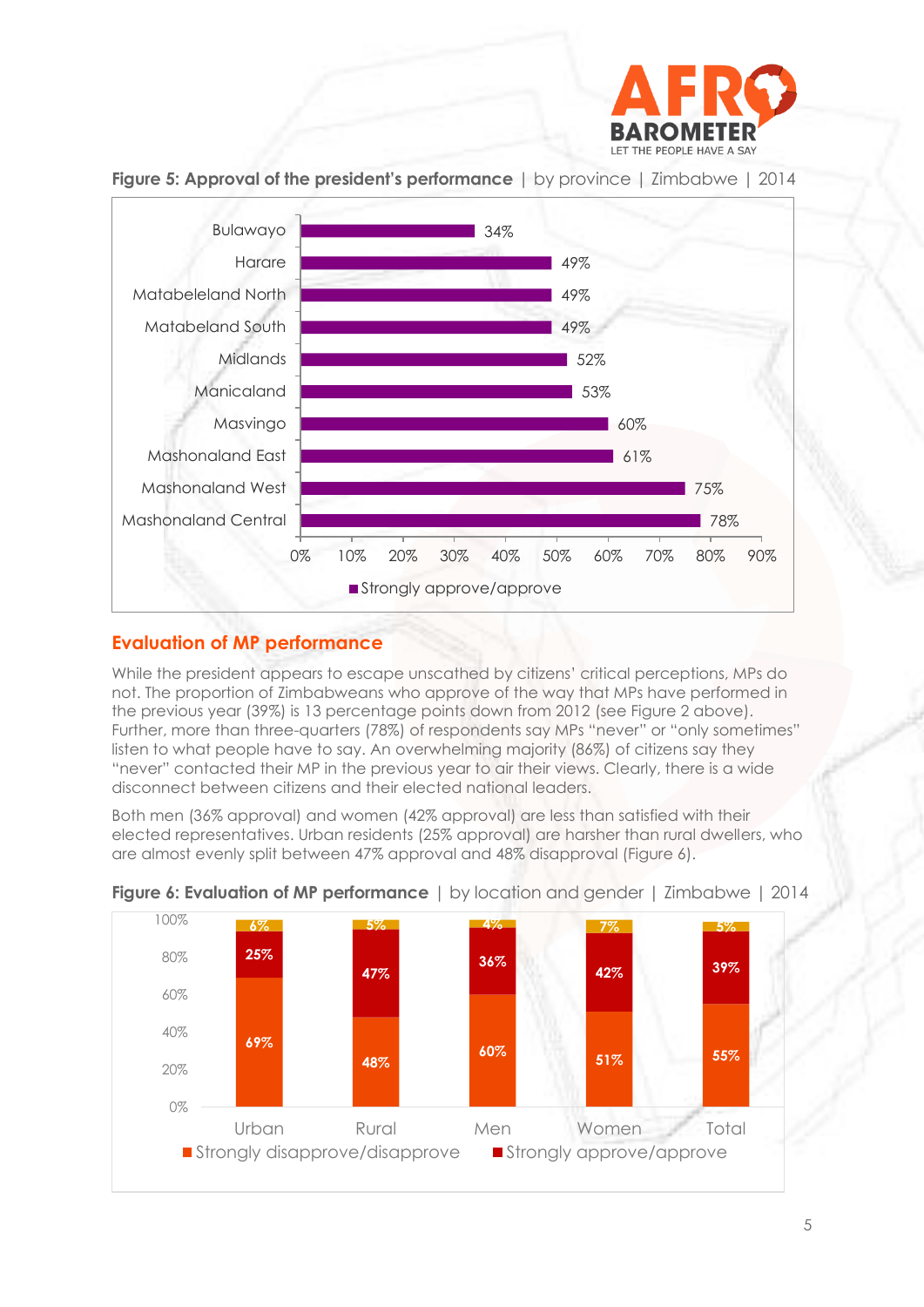

MPs are awarded failing marks in all the country's provinces except in Mashonaland Central, where 59% of survey respondents "approve" or "strongly approve" of their representatives' performance (Figure 7). In the remaining nine provinces, the representatives of the people in the National Assembly get approval ratings ranging from 48% in Manicaland and 45% in Matabeleland South to lows of 18% in Bulawayo and 28% in Harare.

Approval ratings improve slightly with respondents' ages: 36% among the youth (ages 18-35), 38% for those ages 36-50 years, and 49% for the older generation of 51 years or more.

The survey findings show glaring disparities in performance evaluations along partisan lines. ZANU-PF partisans are seven times more likely to approve of the performance of their parliamentary representatives than their MDC-T counterparts, 63% vs. 9%.

More than seven in 10 Zimbabweans (71%) say that MPs mainly serve their own interests, compared to just 21% who think they serve the interests of the people.



#### **Figure 7: Evaluation of MP performance** | by province | Zimbabwe | 2014

## **Evaluation of local councillor performance**

To a somewhat lesser degree than their national counterparts, local government councillors are viewed as poor performers; only 48% of respondents "approve" or "strongly approve" of how they do their jobs. Rural dwellers are more likely to approve of their performance than urban residents, 58% vs. 31% (Figure 8).

Unlike MPs, whose job performance receives majority disapproval in nine out of 10 provinces, local councillors get majority failing grades in only four provinces. The least positive ratings are in Harare (26% approval) and Bulawayo (42%), while the most positive ratings are from residents of Mashonaland Central (67% approval) and Matabeleland North (58% approval) (Figure 9).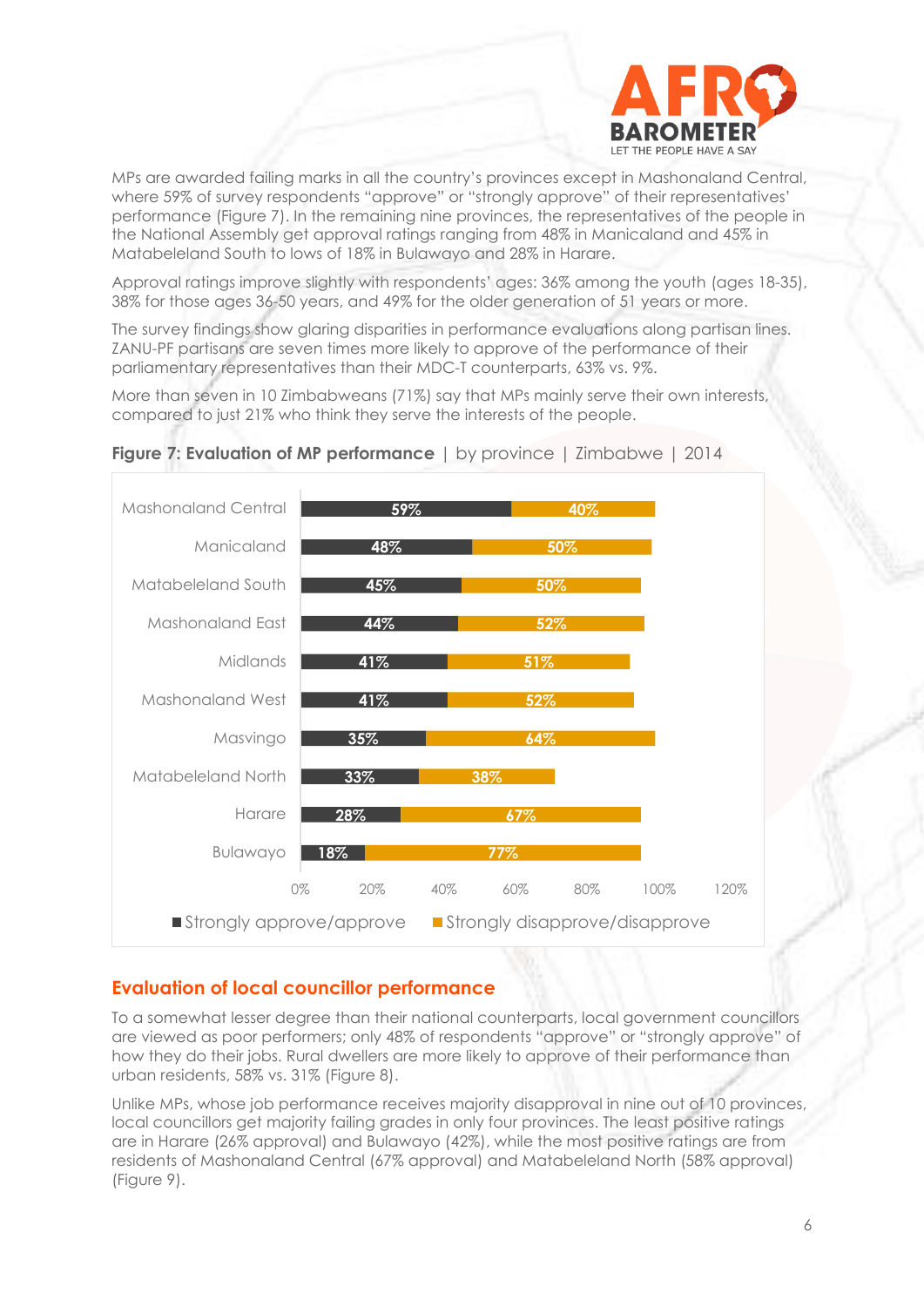

As in the case of MPs, approval ratings for councillors increase with respondents' age, from 43% approval among the "born-frees" (18-35 years old) to 62% among the elders (those 61 years and above). Partisans of ZANU-PF, which captured 76% of the local government wards countrywide in the 2013 harmonised elections, are more than three times as likely as MDC-T supporters to approve of their local councillors' performance, 67% vs. 20%.



**Figure 8: Assessment of local councillor performance** | by location and gender | Zimbabwe | 2014





Like MPs, local councillors are viewed as not being open to constituent input: More than seven in 10 respondents (71%) say their councillors "never" or "only sometimes" listen to what people have to say (Figure 10). This feeling is particularly strong among urban residents. A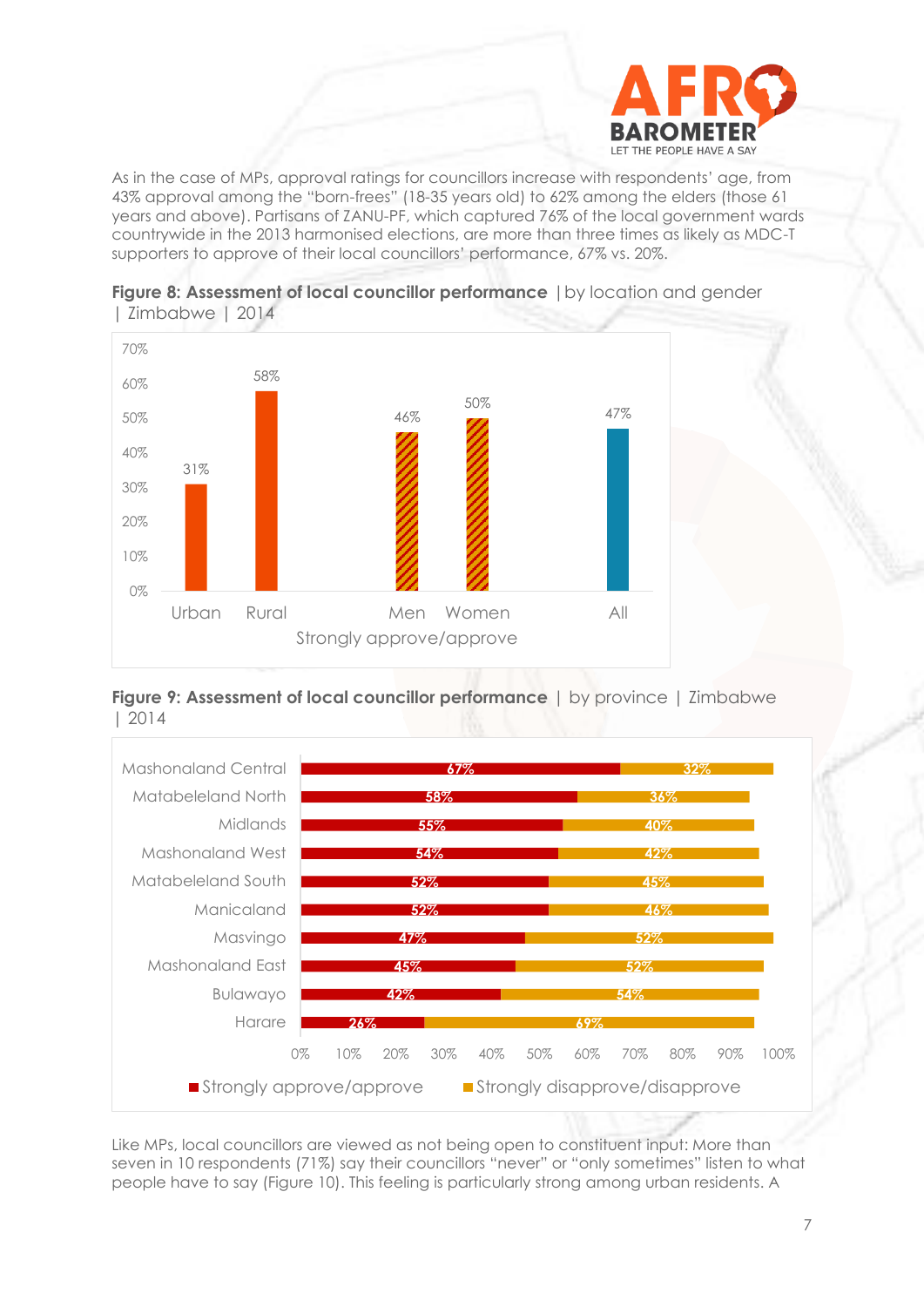

solid two-thirds (67%) of Zimbabweans say they "never" had any contact with their local representative in the previous 12 months.

In addition, residents complain about service delivery from their local government councils: 78% say the councils are doing badly (47% say "very badly") in maintaining local roads, and nearly two-thirds (64%) say councils are doing badly (34% say "very badly") in maintaining local marketplaces (Figure 11).





**Respondents were asked**: *How much of the time do you think the following try their best to listen to what people like you have to say: Your elected local government councillor?* 



**Figure 11: Assessments of service delivery by local government** | Zimbabwe | 2014

**Respondents were asked:** *What about local government? I do not mean the national government.*  I mean your municipal or local government council. How well or badly would you say your local *government is handling the following matters, or haven't you heard enough about them to say?*